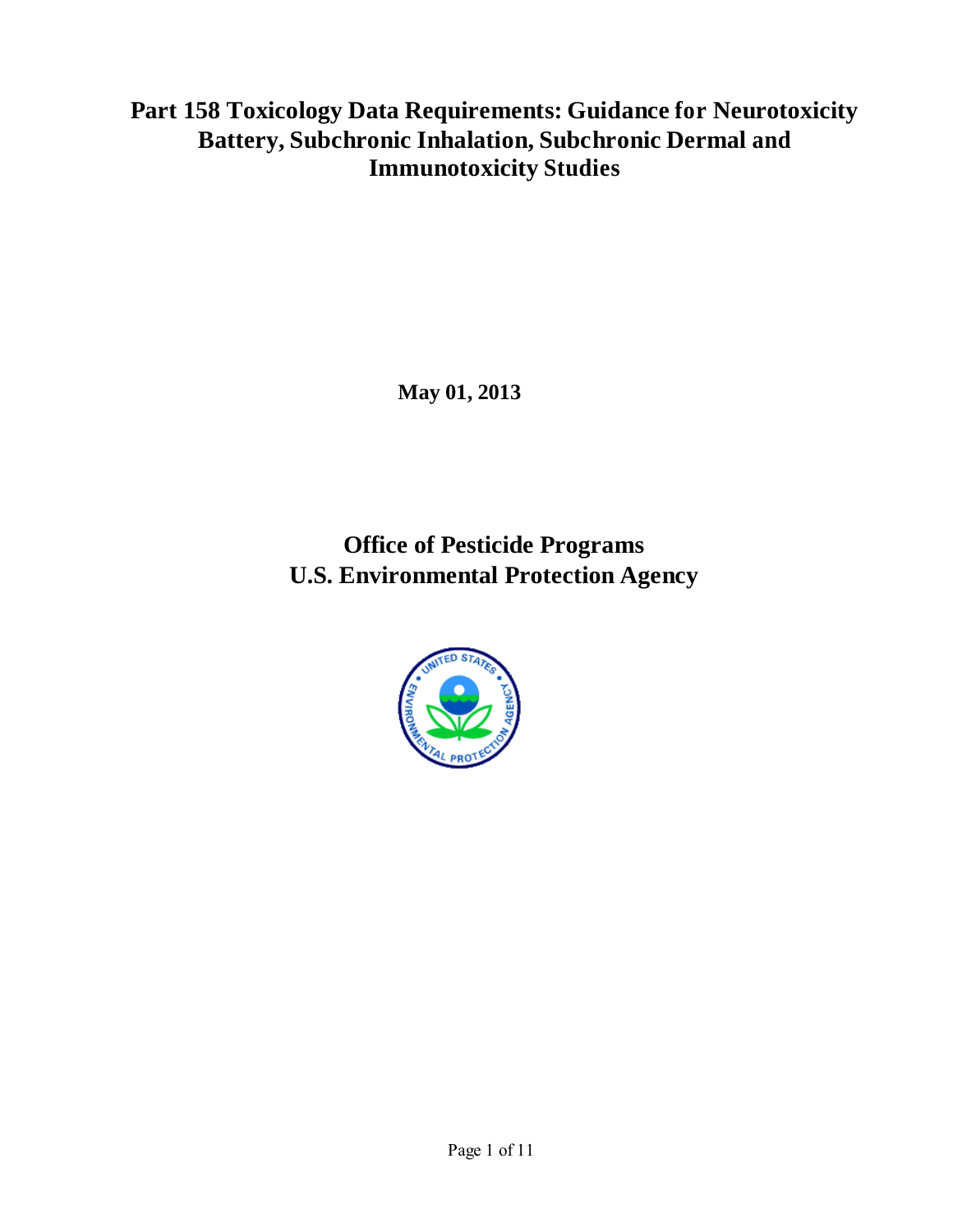# **Part 158 Toxicology Data Requirements: Guidance for Neurotoxicity Battery, Subchronic Inhalation, Subchronic Dermal and Immunotoxicity Studies**

# **I. Purpose:**

Provide guidance on the weight of the evidence-based (WOE) determination of data needs for neurotoxicity, subchronic inhalation, subchronic, dermal and immunotoxicity studies and provide guidance on how to consider the data needs determination in risk assessment. Evaluation of waiver requests and development of registration review cases are typical situations in which OPP reviewers will make data need determinations.

# **II. Background:**

A determination of data needs for a pesticidal substance should start with the data requirements outlined in 40CFR part 158. Toxicology data requirements are in Subpart C for conventional active ingredients; Subpart U and V for microbial and biochemical active ingredients respectively, and Subpart W for antimicrobial active ingredients. Collectively, these requirements will be referred to as "Part 158 data requirements" throughout this guidance.

Consistent with OPP's Guiding Principles for Data Requirements, the goals of this document are to ensure there is sufficient information to reliably support registration decisions that are protective of public health and the environment while avoiding the generation and evaluation of data that does not materially influence the scientific certainty of a regulatory decision. It is important to only require data that adequately inform regulatory decision making and thereby avoid unnecessary use of time and resources, data generation costs, and animal testing. Delayed regulatory decisions affect the delivery of health and environmental protections and access to benefits such as pest management tools and safer products. This guidance promotes the full use of existing knowledge to focus on the data needed for a scientifically sound and credible characterization of a specific pesticide's risk profile for the exposure scenarios of interest and will provide consistency in the determination of toxicology data needs across OPP divisions.

OPP has a long history of practicing flexibility in implementing Part 158 data requirements (§158.30). In particular, as permitted by 40 CFR Part 158.45, waivers can be granted for certain data requirements if found inappropriate, and if there is sufficient data to make the applicable statutory safety determinations. In making decisions regarding data needs, additional data beyond the 158 data requirements may be important to the risk management decision (§158.75), alternative approaches can be accepted, and other data can be used. Most often the toxicity profile of a chemical is based on guideline studies but the database can include non-guideline studies. Data needs decisions are typically case-by-case and consider all existing knowledge including the pesticides' physical– chemical properties, metabolism/pharmacokinetics, toxicological profile and exposure, available human information, as well as information on structural analogues. In some cases, not all of the "Required" or "Conditionally Required" data may be triggered or needed.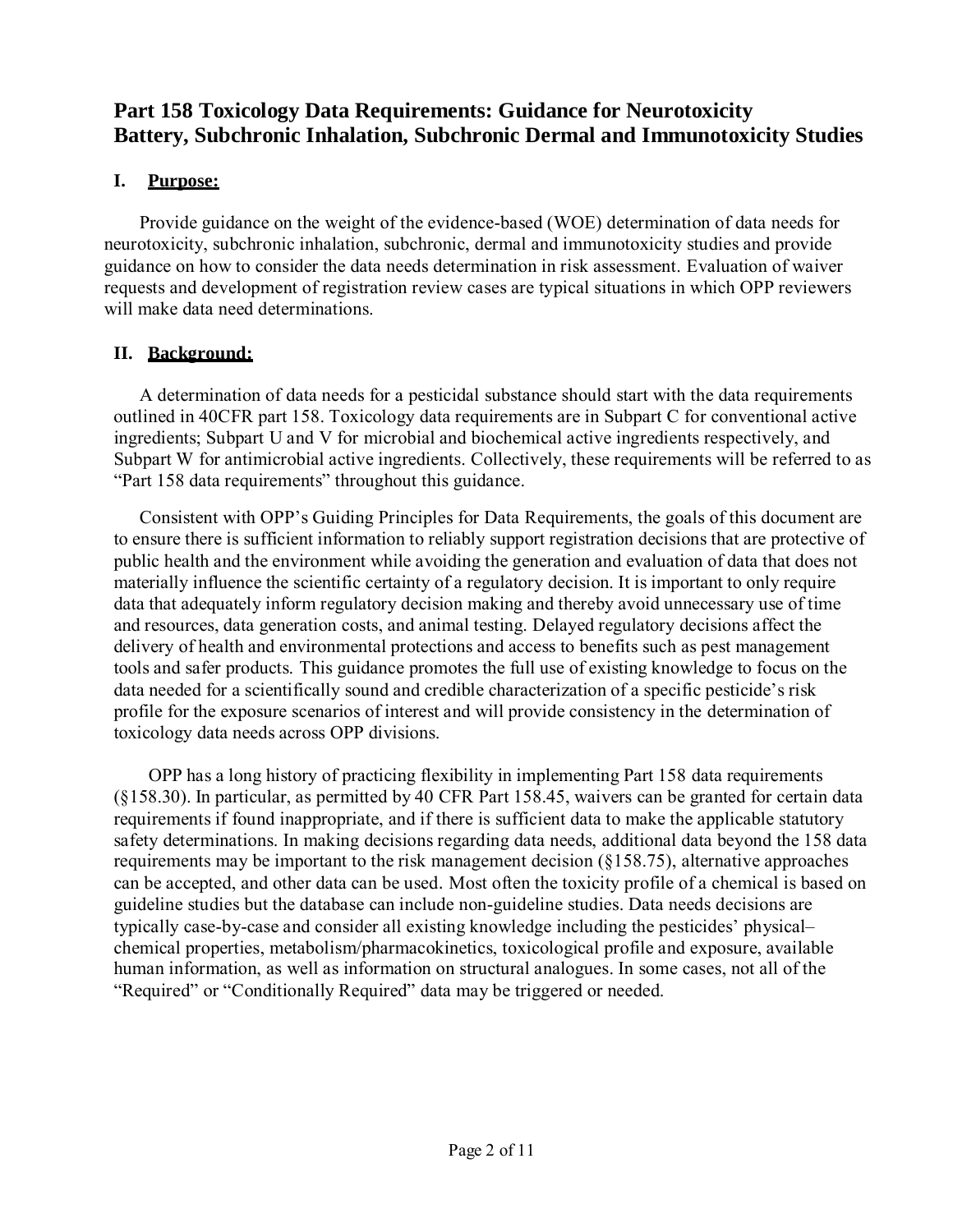This document specifically provides guidance on appropriate considerations in making determinations on data needs for the neurotoxicity battery (870.6200; acute and subchronic neurotoxicity), subchronic inhalation toxicity (870.3465), subchronic dermal toxicity (870.3250), and the immunotoxicity (870.7800) studies. In addition, guidance on considering the data need determination in the risk assessment is provided. Specifically, to retain a database uncertainty factor (UF<sub>DB</sub>) in the situation where OPP has determined that a study is required (e.g., a waiver of a study is not appropriate) and the study has not yet been conducted.

# **III. Principles for Risk-Based Decisions on Requiring Studies**

## **1) Neurotoxicity Battery (870.6200)**

The neurotoxicity battery [( *i.e*., acute (ACN) and subchronic (SCN) studies)] are required for all conventional food and non-food pesticides and are required or conditionally required for antimicrobial pesticides depending on the use pattern. A neurotoxicity study may also be required based on the results of the acute and subchronic studies or other available data. These studies were designed to provide specific endpoints on the central and peripheral nervous systems so that the agency may evaluate the chemical's potential effects on the nervous system. These studies provide data on a wide range of functional tests for evaluating neurotoxicity including sensory effects, neuromuscular effects, learning and memory and histopathology of the nervous system.

When considering the overall toxicity profile for a chemical, there may be no clear signs of neurotoxicity in the conventional studies following acute, subchronic or chronic dosing in multiple species or routes of exposure in the database. To determine the need for data to address neurotoxicity, OPP reviewers should use a WOE approach that takes into account the following evidence:

- *(i) The Overall Toxicity Profile & Mode of Action (MOA):* The toxicity profile consists of hazard identification and characterization of all available durations, routes, species, and lifestages. The target organ and adverse outcome(s) are identified. The availability of MOA information enhances the toxicity profile and provides a stronger scientific foundation for entire risk assessment. The availability of metabolism and/or kinetic data which describes the pharmacokinetic (PK) behavior of the chemical, particularly its clearance (slow vs. rapid) and distribution (e.g., to the brain) is particularly relevant to evaluating a chemical's neurotoxic potential. Information on the time course of effects (PK or pharmacodynamics) can also be informative on this point.
- *(ii) Evidence of Neurotoxicity in the Data base of Toxicology Studies:* Treatment-related evidence of neurotoxicity from guideline studies or from the open scientific literature includes clinical signs, functional/behavioral effects, brain weight changes and/or neuropathology. It is important to consider whether the observed neurotoxicity is likely due to direct effects on the nervous system or is secondary to general toxicity or toxicity to other organ systems. The presence of a few apparently unrelated or non-specific effects, even though statistically significant, is not necessarily indicative of frank neurotoxicity.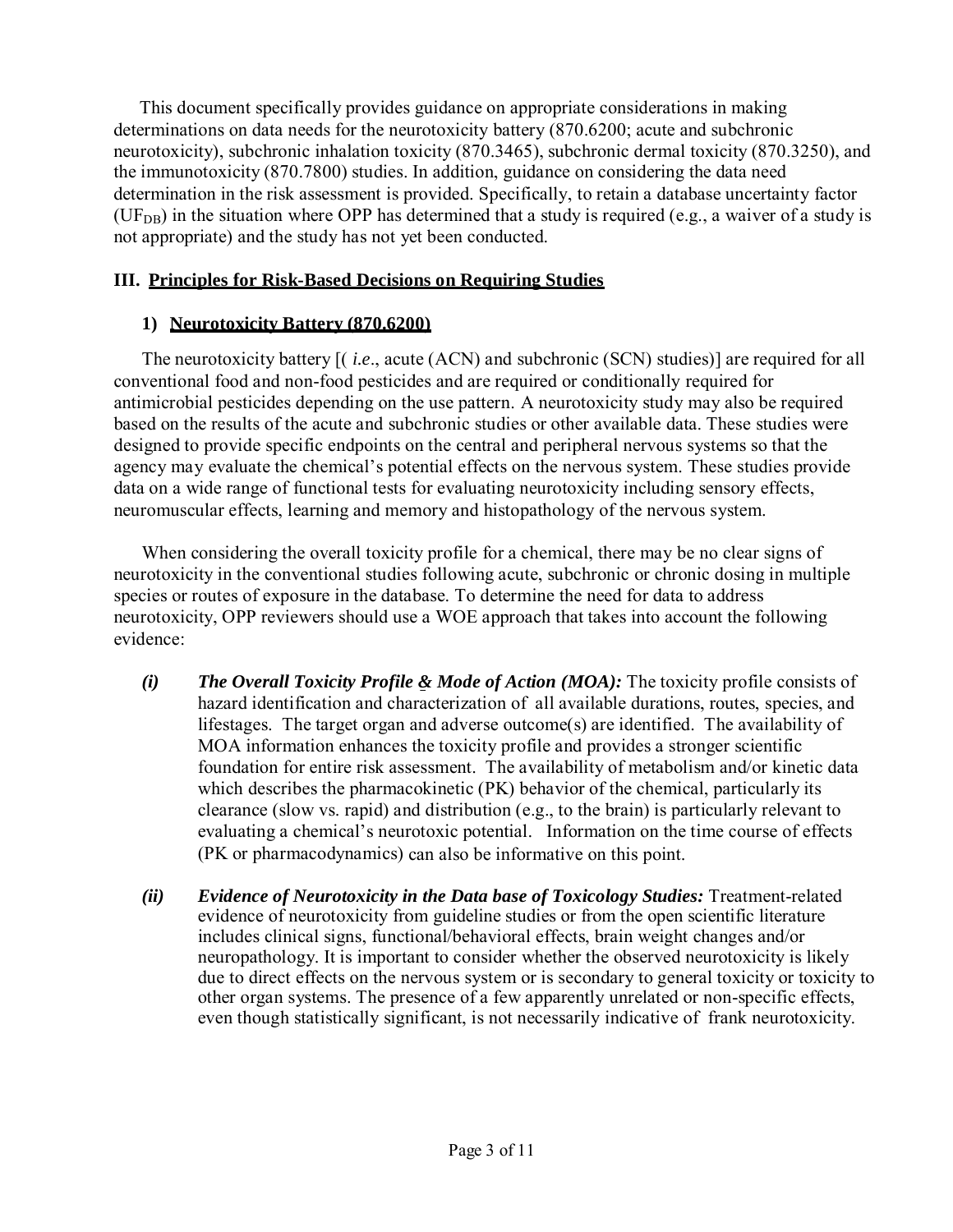*(iii) Evidence of Neurotoxicity in the Database of Toxicology Studies for Structurally-Related Chemicals and/or Those with the same MOA:* Reviewers consider the profile of pesticides which share the same MOA and/or are in the same chemical class may provide important information with respect to potential neurotoxicity. Specifically, if neurotoxicity data for pesticides which share the same MOA and/or are in the same chemical class suggest more sensitive neurotoxic effects, a neurotoxicity study may be required. All evidence of neurotoxicity for related chemicals is relevant. However, reviewers consider the nature of the findings as they relate to MOA and dose. Secondary effects at very high doses carry less weight than effects which may occur at or near the Point(s) of Departure (PoDs).

**Database Uncertainty Factor** (UF<sub>*DB*</sub>): If the WOE demonstrates that neurotoxicity studies are needed, then application of a 10x UF<sub>DB</sub> for the lack of both the ACN and the SCN would generally only be **retained only for risk assessment scenarios and relevant durations** that may be impacted by the results of these studies. For example, if an ACN is available but a SCN is not, the UF<sub>DB</sub> would not be relevant for the acute Reference Dose (RfD). However, a UF<sub>DB</sub> for the lack of SCN would be appropriate for repeated exposure scenarios (e.g., short/intermediate/long term). Where the  $10x \text{ UF}_{DB}$ is applied, it would be retained until the required neurotoxicity data are found to satisfy requirements.

If the neurotoxicity battery is required, then OPP encourages the registrants to conduct the acute neurotoxicity study prior to the subchronic neurotoxicity study as the results of the acute neurotoxicity study may aid in dose selection and protocol review for the subchronic study. Moreover, if there is no evidence of neurotoxicity observed in the acute neurotoxicity study then OPP may re-consider granting a waiver for the subchronic neurotoxicity study again considering the available toxicity and metabolism and/or kinetic data. The agency recognizes that due to the particular nature and risk of some pesticides, alternative approaches may be employed to satisfy these data requirements (e.g., comparative cholinesterase study).

### **2) Subchronic (28 or 90-Day) Inhalation Toxicity Study (870.3465)**

A repeated dose inhalation toxicity study is conditionally required (CR) if there is likelihood of significant repeated inhalation exposure to the pesticide as a gas, vapor, or aerosol. Based on estimates of the magnitude and duration of human exposure, studies of shorter duration, e.g., 28 days, may be sufficient to satisfy this requirement. Registrants should consult with the Agency to determine whether studies of shorter duration would meet this requirement.

In the absence of a repeated dose inhalation study, the agency frequently relies on oral toxicity studies to conduct inhalation risk assessments. In December 2009, the agency sought expert advice and input from its FIFRA Scientific Advisory Panel (SAP) on issues related to this route-to-route extrapolation approach in the absence of an inhalation toxicity study (i.e., the use of oral toxicity studies for inhalation risk assessment). Based on the SAP's recommendations in the March 2, 2010 Final Report, the agency has increased its focus on the uncertainties associated with route-to-route extrapolation and is presently considering the need for inhalation toxicity studies more frequently.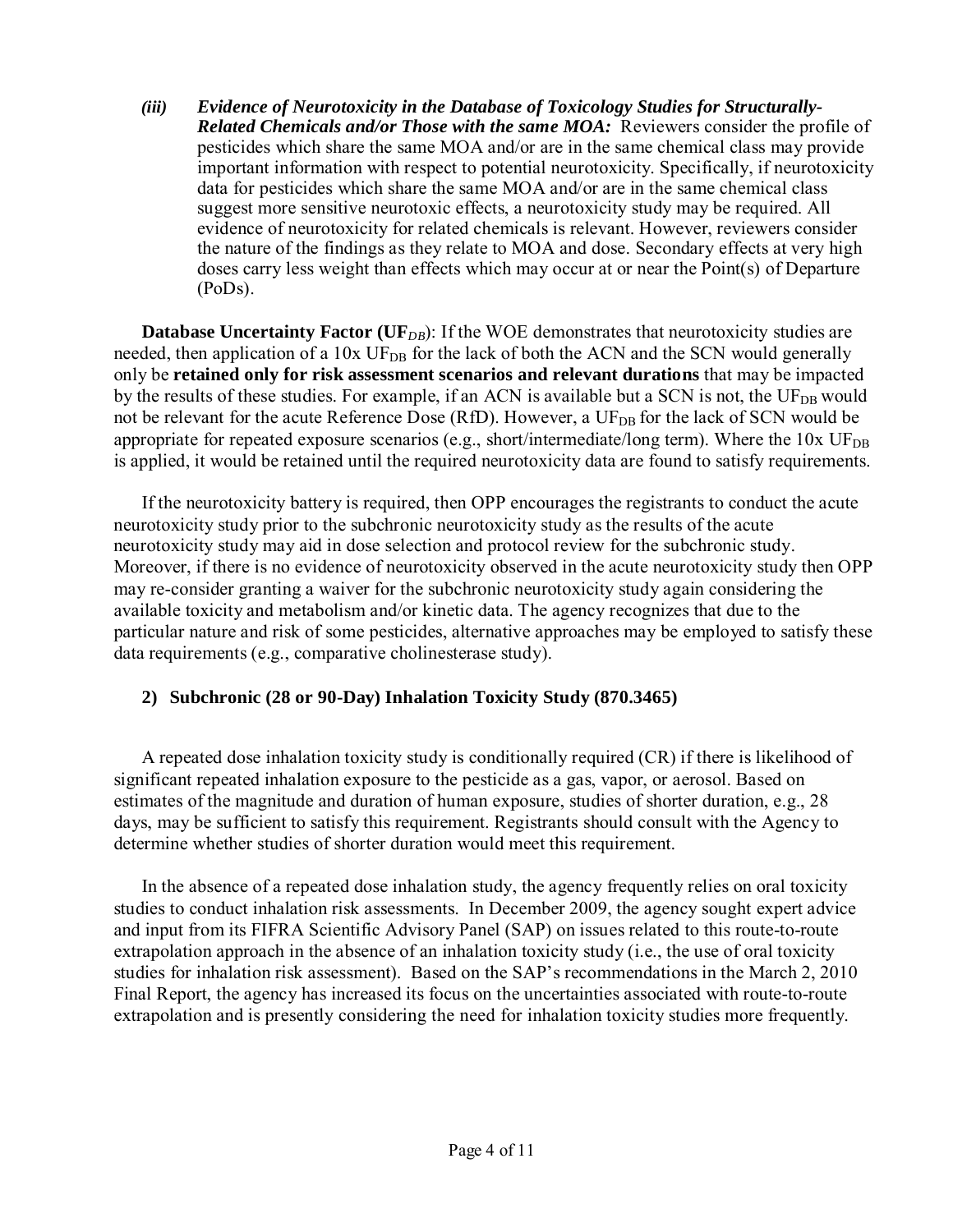To determine the need for additional data to address inhalation toxicity, reviewers should use a WOE approach that builds on considerations developed in  $2002<sup>1</sup>$  and the findings discussed in the 2010 SAP Report<sup>2</sup>. The WOE approach considers all relevant hazard [toxicity, metabolism and/or pharmacokinetics (PK), human data], physical-chemical properties, and exposure (including the margins of exposure (MOEs) from the most recent risk assessment) information as detailed below:

- *(i) Physical-chemical properties:* Vapor pressure and Henry's law constant are key considerations with respect to exposure from volatilization of the chemical after sprays have settled as these properties relate to volatility.
- *(ii) Use pattern and exposure scenarios:* The degree of inhalation exposure in the form of aerosolized droplets or particles/dusts droplets is influenced by the use pattern and exposure scenarios. The entire array of exposure scenarios should be considered and the scenarios where inhalation exposures are the highest should be identified. Particular consideration should be given to the type of application equipment such as air blast and aerial as well as trigger pump sprays and aerosol can dispensers that are more likely to lead to higher occupational handler inhalation exposure. Particle size of aerosols may be an additional factor to consider for some.
- *(iii) Margins of Exposure (MOEs):* MOEs are calculated using a PoD from an oral toxicity study provide benchmarks for risk concerns. Reviewers generally consider MOEs from 10-100X over the Level of Concern (LOC) in combination with other factors such as use pattern, exposure scenarios, exposure data and assumptions used in the MOE calculations to determine overall risk concerns in the absence of data from an inhalation toxicity study. The Level of Concern (LOC) is generally defined by the total uncertainty/extrapolation factors applied. This often includes the 10X factors for interspecies and intraspecies extrapolation and may include other factors such as the FQPA 10X Safety Factor or a database uncertainty factor. This range of 10X-100X is derived from comments from the SAP in the 2010 report that indicate that toxicity resulting from oral exposure is not always a good predictor of toxicity derived from the inhalation route.
- *(iv) The Overall Toxicity Profile:* The toxicological profile of the subject chemical and the profile of pesticides which share the same MOA and/or are in the same chemical class may provide important information with respect to potential inhalation toxicity. Specifically, if inhalation toxicity data for pesticides which share the same MOA and/or are in the same chemical class suggest more sensitive inhalation effects, an inhalation toxicity study may be required regardless of MOE. Portal-of-entry irritation potential should also be considered for those chemicals showing irritation type effects via the oral or dermal route as these may also result in inhalation toxicity to the respiratory system. Consideration of the acute toxicity data (eye irritation, dermal irritation, sensitization, corrosivity, acute inhalation toxicity) may also inform the concern for localized repeated inhalation effects and metabolism/pharmacokinetic data may inform the concerns for systemic toxicity concerns.

 $\ddot{\phantom{a}}$ 

<sup>&</sup>lt;sup>1</sup> SOP 2002.01 — "HED Standard Operating Procedure: "Guidance: Waiver Criteria for Multiple-Exposure Inhalation Toxicity Studies".

<sup>&</sup>lt;sup>2</sup> <http://www.epa.gov/scipoly/sap/meetings/2009/120109meeting.html>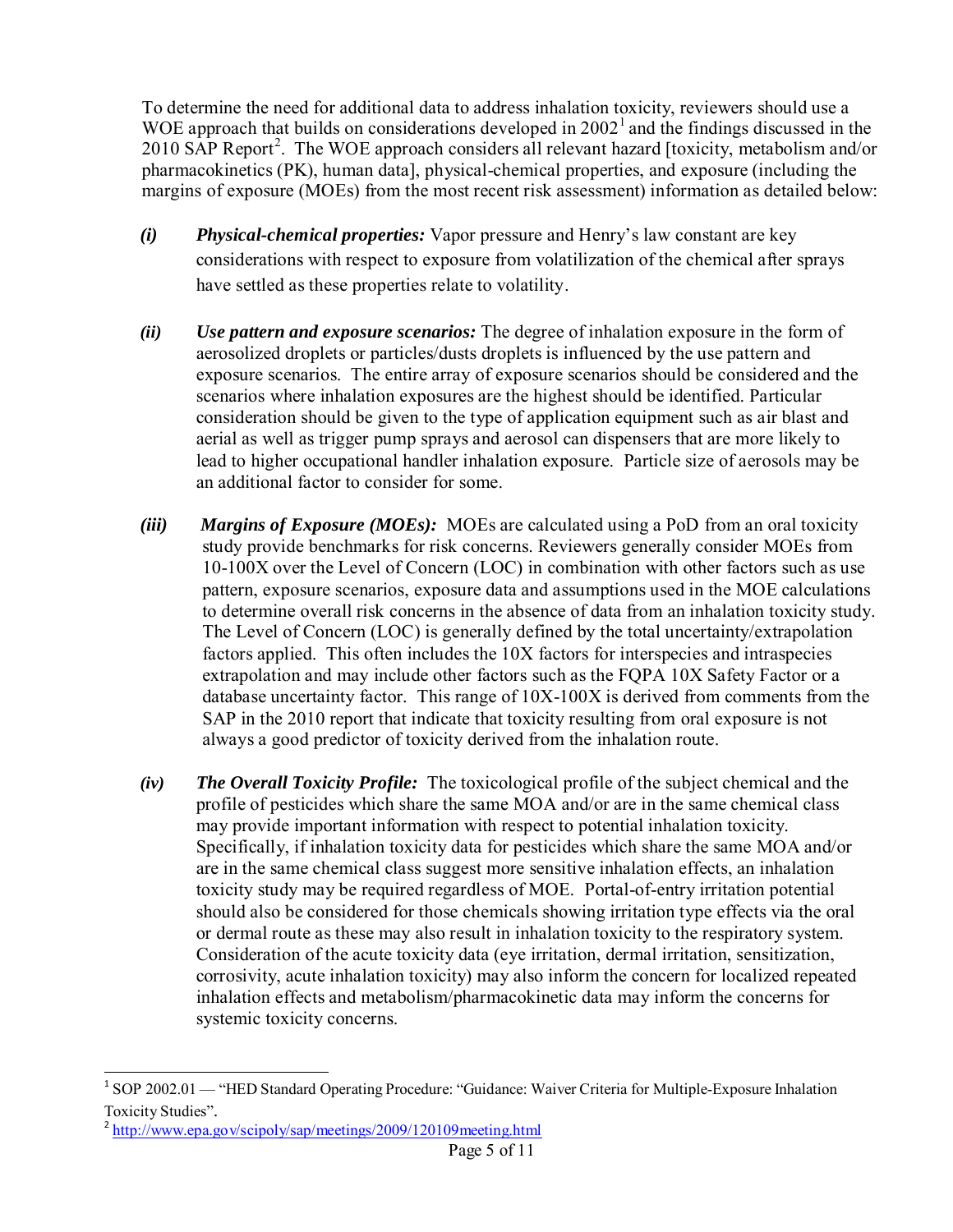**Database Uncertainty Factor (UF<sub>DB</sub>**): If the WOE demonstrates that a subchronic inhalation toxicity study is required, then the 10x UF<sub>DB</sub> will be **retained only for inhalation risk assessment scenarios and relevant durations** that may be impacted by the results of this study**.** Where the 10x  $UF<sub>DB</sub>$  is applied, it would generally be retained until such data become available or other factors support reconsideration of the data requirement (e.g., changes to the exposure potential).

## **3) Subchronic (21 or 90 Day) Dermal Toxicity (870.3200; 870.3250)**

The use pattern determines the requirement for a repeated dose dermal toxicity study  $[$  (i.e., Required or Conditionally Required (CR)]. A 21/28-day dermal toxicity study is required for fooduse chemicals. The duration of this study is judged to be of adequate duration because higher tiered oral studies (i.e., chronic or carcinogenicity studies) are available which can potentially be used for dermal risk assessments. A 90-day study is required for non-food use chemicals. However, the Agency believes that depending on the toxicological and/or exposure profile of the chemical, the 21/28-day dermal toxicity test may be sufficient in duration. For other chemicals, 21/28-day duration may not be sufficient. For example, professional applicators may be subjected to repeated exposures during the 3 months of peak summer infestations. Since for many pesticides there may be increased toxicity with increased exposure professional applicators may not be adequately protected with a 21/28 day study.

To determine the need for additional data to address dermal toxicity, reviewers should use a WOE approach that considers all relevant hazards (toxicity, metabolism and/or PK, human data), physicalchemical properties, and exposure (including the MOEs from the most recent risk assessment) information as detailed below:

- *(i) Physical-chemical properties:* Molecular weight and log *K*ow (between -1 and +3.5) are considered in the WOE as these properties can aid in predicting those chemicals with high and low potential for dermal absorption. Other properties to consider include: physical state, solubility in water and non-polar solvents, vapor pressure (< 5 mmHg), and boiling point (liquid/solid)  $>15 C<sup>o</sup>$ .
- *(ii) Use pattern and exposure scenarios:* Scenarios that result in dermal exposure need to be considered in the WOE analysis for granting a waiver for the dermal toxicity study. This should include the product types (e.g., granular, wettable powder, etc) methods of application, exposure duration (short/ intermediate/long-term), and any potential for postapplication exposures.
- *(iii) Dermal absorption study*: If an acceptable dermal absorption study is available, a dermal absorption factor (DAF) is derived from that study data. The DAF is used with the oral POD to calculate a dermal equivalent dose (DED). The DED can then be used as the POD in risk assessment *in lieu* of requesting a repeated dose dermal study.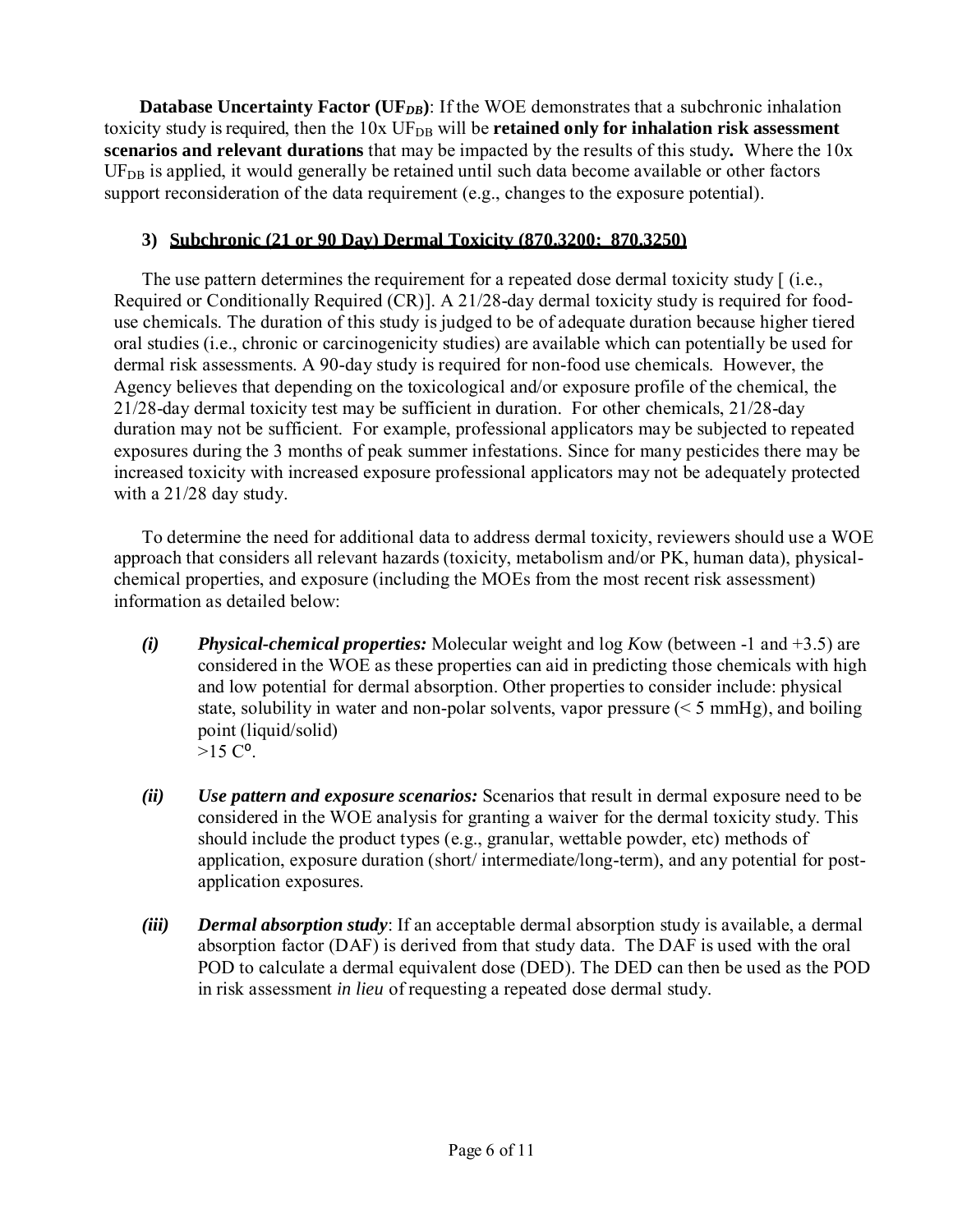- *(iv) Margins of Exposure (MOEs:)* MOEs are calculated using a PoD from an oral toxicity study provide benchmarks for risk concerns. Dermal absorption information can be used if available and sufficient quality. Reviewers generally consider MOEs approximately  $10X$  over the  $LOC<sup>1</sup>$  in combination with other factors such as use pattern, exposure scenarios, exposure data and assumptions used in the MOE calculations to determine overall risk concerns in the absence of data from repeated dose dermal toxicity study. Use of oral studies in deriving MOEs for dermal exposure are often overly conservative, As such, the agency can consider a small margin above the LOC (i.e., 10X) compared to the inhalation study discussed above.
- *(v) The Overall Toxicity Profile:* The toxicity profile of the subject chemical and the profile of pesticides which share the same MOA and/or are in the same chemical class may provide important information with respect to potential dermal toxicity. Consideration of the acute toxicity data (eye irritation, dermal irritation, sensitization, corrosivity, acute dermal toxicity) may also inform the concern for repeated dermal effects and metabolism/pharmacokinetic data may inform the concerns for systemic toxicity concerns.

**Database Uncertainty Factor** (UF<sub>*DB*</sub>): If the WOE does not support granting a waiver of the subchronic dermal toxicity study, then the  $10x$  UF<sub>DB</sub> will be **retained only for dermal risk assessment scenarios and relevant durations** that may be impacted by the results of this study**.**  Where the  $10x UF<sub>DB</sub>$  is applied, it would generally be retained until such data become available or other factors support a reconsideration in the data requirement (e.g., changes to the exposure potential).

### **4) Immunotoxicity Study (870.7800)**

An immunotoxicity study is required for all conventional and antimicrobial pesticides and is a Tier II, conditionally required, study for biochemical pesticides. The Agency's immunotoxicity study (OPPTS.870.7800) is designed to evaluate the immunosuppressive potential of a chemical by measuring antibody production to sheep red blood cells (SRBCs), a T-dependent antigen, in mice or rats. The T-cell dependent antibody response (TDAR) is dependent on functional T -cells, B-cells and antigen processing/presenting cells and is considered a reliable indicator for measuring humoral immune function. In addition, organ weights, pathological and histopathological examination of the immune system organs and tissues and differential white blood cell counts are typically available from the standard subchronic and chronic standard toxicology studies. In some situations, serum immunoglobulin levels may also be available. However, there is some concern that these endpoints alone may not be adequate to fully characterize the potential for immunotoxicity, as they do not directly evaluate the function of immune components (i.e., humoral or cell-mediated type immunity) which allow a better characterization of potential immunotoxicity of a test chemical.

In 2011, CropLife America (CLA) conducted a retrospective evaluation of 82 immunotoxicity studies to determine the potential regulatory impact of this study. The assessment concluded that the large majority of studies demonstrated no treatment-related effects at the high dose level for the given study. Furthermore, in no case was the immunotoxicity study resulting in the most sensitive endpoint when compared to other existing toxicity endpoints in the data base, indicating the lack of impact of these studies on human health risk assessments. Based on their findings, the CLA requested that the Agency begin granting waivers for the immunotoxicity guideline study based on its authority under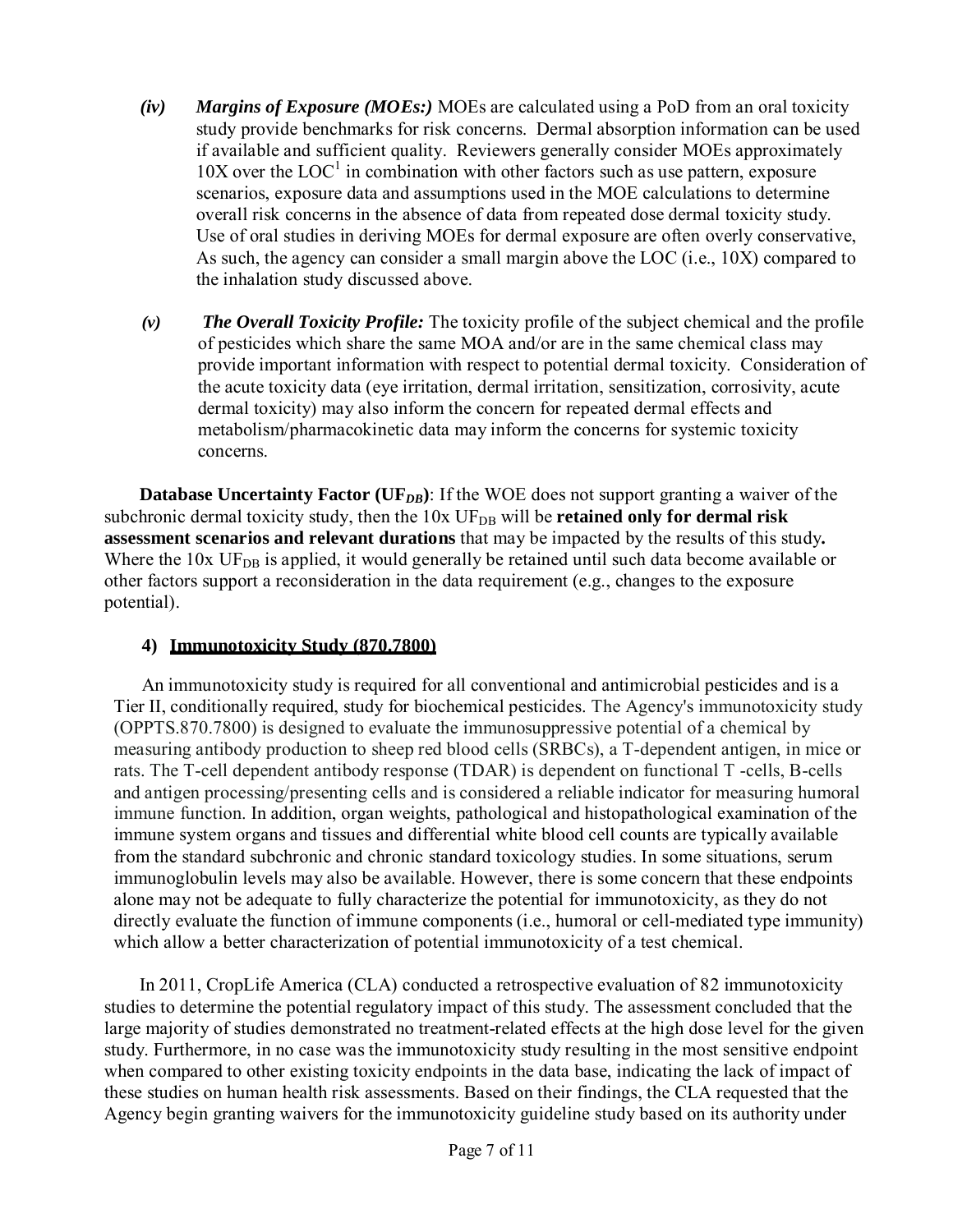40CFR § 158.45 to grant waivers for studies for which "the data would not be useful in the Agency's evaluation of the risks or benefits of the product."

In 2012, the Office of Pesticide Programs (OPP) independently conducted a retrospective analysis of over 171 immunotoxicity studies conducted on 155 chemicals (including the 82 chemicals evaluated by CLA) for the purpose of 1) assessing if the results of the guideline immunotoxicity study impact human health risk assessment; 2) determining whether there is sufficient justification for granting waivers for this immunotoxicity study; and 3) proposing a path forward. The Agency's retrospective analysis includes chemicals covering a wide variety of pesticide products and chemical classes. All155 chemicals were assessed by the T-cell dependent antibody response (TDAR) usingthe plaque forming assay (P FCA) and/or enzyme linked immunosorbant assay (ELISA) methods. A number of different strains/stocks of mice and/or rats were tested. Out of 155 chemicals tested, 140 were reported to cause no effects on the TDAR up to the highest dose-tested *(i.e.* no evidence of immunotoxicity observed). There were 15 chemicals (10%) that exhibited suppression of anti-SRBC IgM response at relatively high doses. For 9 of these chemicals, immunotoxicity was seen at the same dose or at higher doses at which systemic toxicity occurred in the same study. For the other 6 chemicals, TDAR was seen in the absence of systemic toxicity within the immunotoxicity study. However, for risk assessment purposes, immunotoxicity was not the most sensitive endpoint in the toxicity data base for any of these 6 chemicals. The no- observed-adverse-effect levels (NOAELs) or the lowest-observed-adverse-effect levels (LOAELs) established in all 171 the immunotoxicity studies did not impact the Point of Departure (POD) and toxicity endpoints of concern used for human health risk assessments. The no-observed-adverse-effect levels (NOAELs) or the lowestobserved-adverse-effect levels (LOAELs) established in the immunotoxicity studies did not impact the POD or toxicity city endpoints of concern used for human health risk assessments. Consequently, the immunotoxicity studies would not have been used for risk assessment for all 155 chemicals.

When considering the overall toxicity profile for a chemical, there may be no clear signs of immunotoxicity in the conventional studies following acute, subchronic or chronic dosing in multiple species or routes of exposure in the database. To determine the need for data to address immunotoxicity, reviewers should use a WOE approach that considers all relevant hazard (toxicity, metabolism and/or PK data), physical-chemical properties, and exposure (including the MOEs from the most recent risk assessment) information as detailed below:

### *(i) The Overall Toxicity Profile and Evidence of Immunotoxicity.*

Indicators of potential immune toxicity can be derived from routine measurements and examinations performed in toxicity studies submitted under Part 158 toxicology data requirements. These studies include the subchronic, chronic, carcinogenicity, and reproductive toxicity studies. The immune-related endpoints include: hematology and clinical chemistry parameters, spleen and thymus weights, and histopathological examinations of the spleen thymus and lymph nodes. When immune-related effects are observed it is important to consider whether the observed effects are likely due to direct effects on the immune system or is secondary to general toxicity or toxicity to other organ systems. The presence of a few apparently unrelated or non-specific effects, even though statistically significant, is not necessarily indicative of immunotoxicity. If a substance produces one or more of these primary indicators of immune toxicity, more definitive immunotoxicity testing (870.7800) may be recommended; such decisions will be made on a case-by-case basis.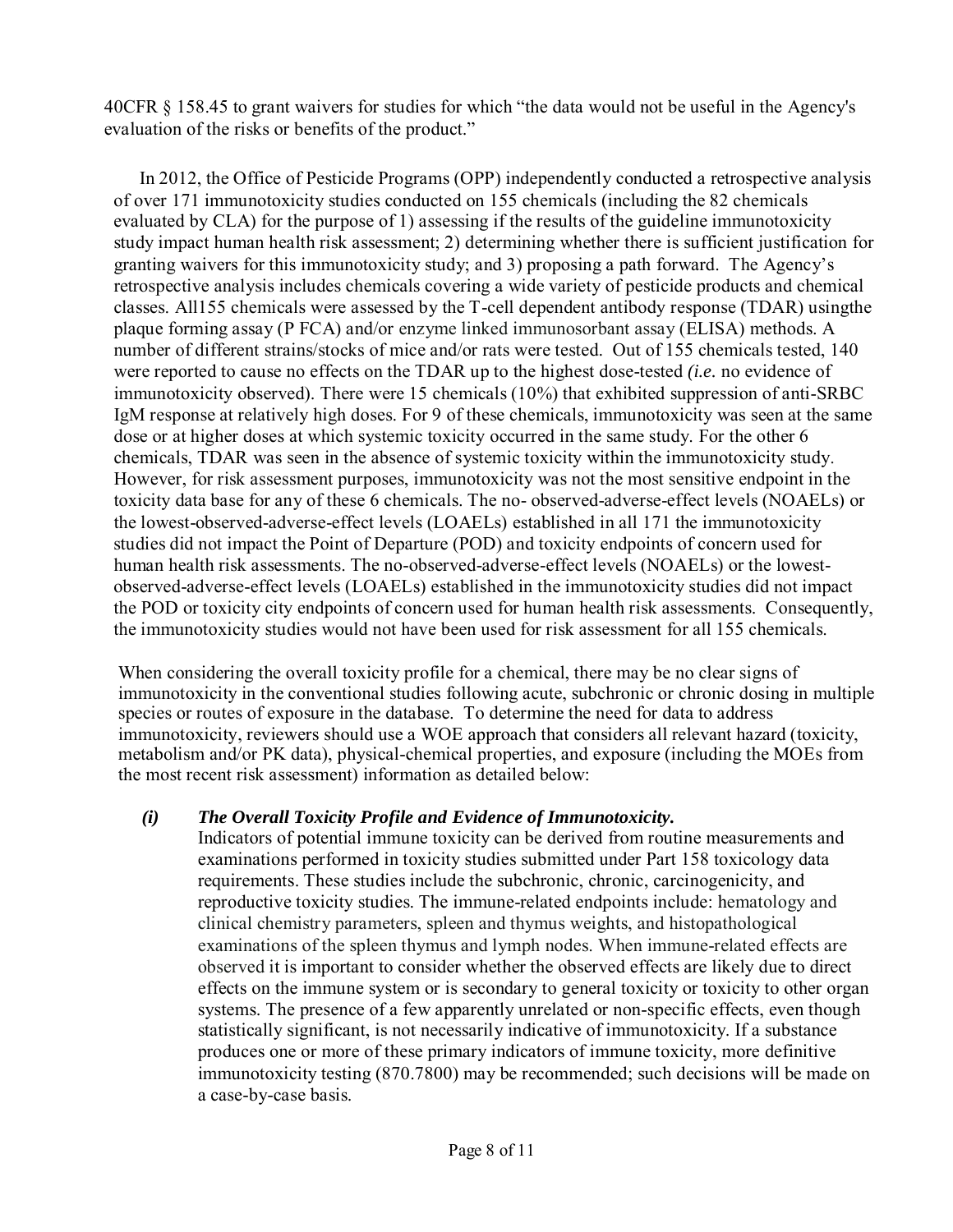Potential indicators of immunotoxicity from the Part 158 studies include:

• *Hematology Indicators:* The typical changes seen in the hematological parameters evaluated in the Part 158 toxicity studies (i.e., hemoglobin, hematocrit, mean corpuscular volume, mean corpuscular hemoglobin concentration, Heinz body and methemoglobin formation) are consistent with anemia and/or toxicity to the erythropoietic system rather than the immune system. *However, elevation or depression in white blood cell (WBC) counts; altered differential WBC counts (e.g., lymphocytosis, lymphopenia or eosinophilia) may indicate altered bone marrow function and the potential for decreased production of immune cell precursors or products (e.g., immunoglobulin).*

• *Clinical Chemistry Indicators:* A shift in the albumin/globulin ratio may indicate altered bone marrow function and the potential for decreased production of immune cell response. This change in isolation should not be considered as an indicator.

• *Organ Weight Indicators:* In a toxicity study, non-adaptive organ weight changes provide the first signs of treatment-related changes in target organs during treatment. Since body weight is a co-variant in calculating a relative organ weight, elevated or depressed body weights should be considered when interpreting potential effects on immune organs. Organ weight data alone or in relation to body weights can be sensitive measures of organ atrophy, hyperplasia, or hypertrophy, but yield little information about potential immunotoxic effects particularly as it relates to functional deficits. In general changes in organ weight (elevated or depressed absolute/relative spleen and thymus weights) should not be considered as a standalone measure to determine immunotoxicity because it may also indicate generalized systemic toxicity or indirect immunotoxic effects. In practice, however, changes in organ weights or organ-to-body-weight ratio are more relevant to immunotoxicity when they are associated with appropriate histopathological findings.

- o The thymus is a primary lymphoid organ where most T cells mature and decreased thymus weight may indicate potential immunotoxicity following exposure to immunotoxic chemicals. However, the thymus gland grows rapidly in young animals and begins to involute as the animal reach maturity; therefore it may be difficult to detect and measure thymus weight in adult and very old animals. Also, thymic weight may be highly variable resulting from normal biological variation as well as tissue collection techniques. Evidence of atrophy of the thymus observed in a short-term study (28/90 days) could be an indicator of immunotoxicity. On the other hand atrophy of the thymus in a chronic study may be attributable to the age of the animal rather than to frank immunotoxicity. Therefore, careful considerations should be give changes in the thymus glands in studies resulting from different durations of exposure.
- o The spleen is a secondary lymphoid organ where T-cells and B-cells mature. The spleen is also involved in limited erythropoiesis (production of red blood cells), B- and T-cell clonal expansion and serves as a biological filter for circulating blood. Increased spleen weights may result from a variety of causes, including increased hematopoiesis, increased processing of damaged erythrocytes, congestion, and neoplasia. Therefore, careful considerations should be given to isolated findings in the spleen.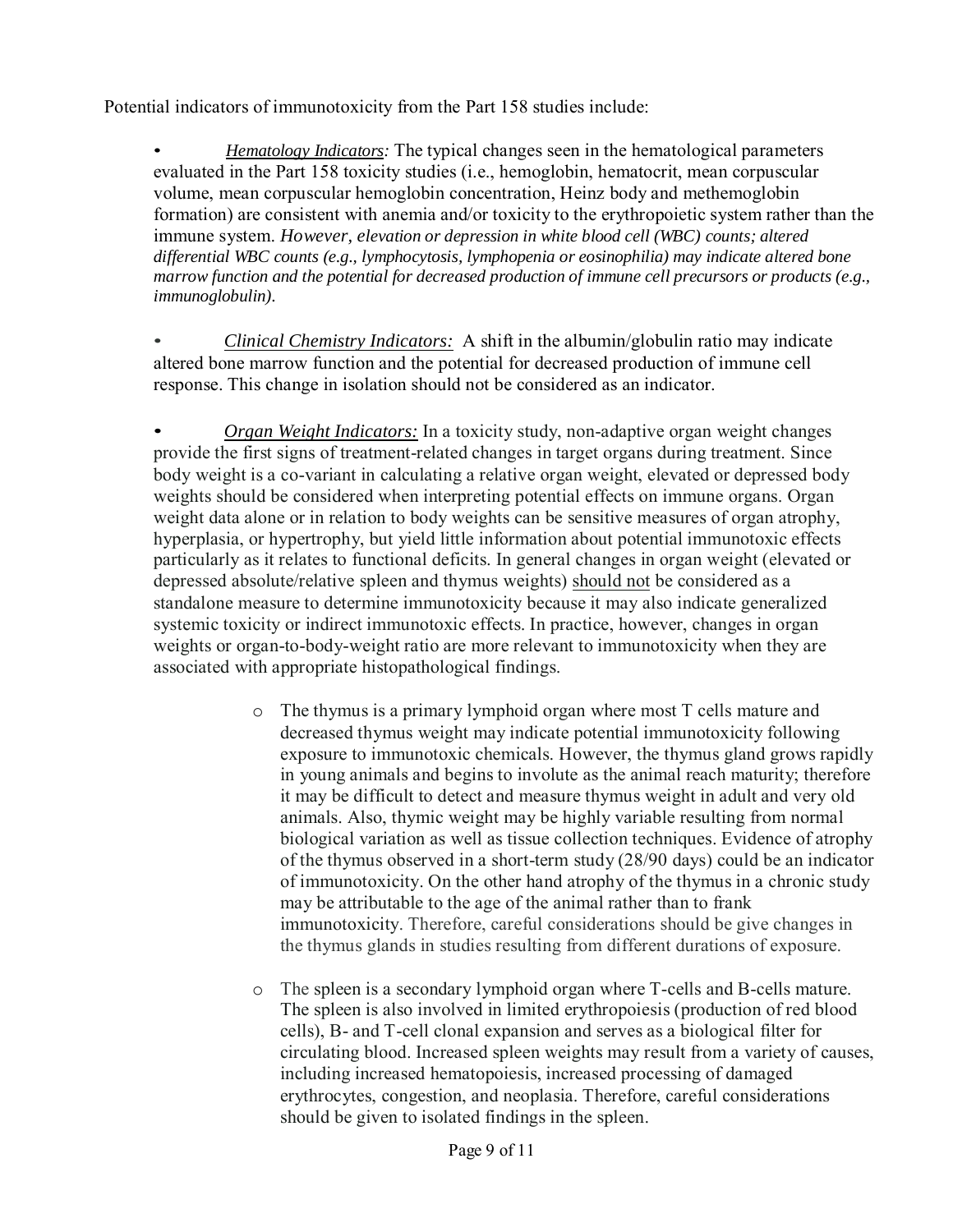• *Histopathology Indicators:* The immune system is composed of diverse groups of organs and tissues including those responsible for immune cell hematopoiesis (*e.g*., bone marrow, spleen), lymphocyte maturation (thymus) and immune surveillance (*e.g.*, lymph nodes). Gross and microscopic examination of lymphoid tissues (*i.e*., thymus, spleen, lymph nodes) is part of routine toxicity studies. Changes in lymphoid organs histopathology (*e*.*g*., thymus atrophy, lymphoid necrosis) may represent either a direct immunotoxic effect or a secondary effect related to a primary non- immunotoxic outcome. Histopathological indicators should thus be evaluated in the context of other findings.

- o Hemosiderin deposits of the spleen may occur secondary to hemorrhage or hemolysis that is unrelated to direct immunotoxicity*.* Similarly, spleen congestion (passive accumulation of blood) may result from non-immunotoxic effects such as hemolytic anemia or barbiturate euthanasia.
- o Extramedulary hematopoiesis of the spleen is commonly seen in rodents (particularly mice) in the absence of underlying disease and can be indicative of anemia/ hemorrhage/hemolysis, systemic inflammation, splenic trauma/necrosis, decreased hematopoiesis by the bone marrow, and neoplasia. Spleen histopathological changes in the absence of other lesions are unlikely to be specific indicators of immunotoxicity.
- o Histological changes in the thymus, spleen, and lymph nodes at doses lower than those eliciting frank systemic toxicity, on the other hand, may reflect deficits in immune function not typically assessed in other available Part158 studies. Also, if the test chemical is shown to either stimulate cell proliferation or to cause atrophy and cell depletion in any lymphoid organ without clear evidence for a primary non-immunotoxic etiology, the effect is likely to be viewed as a potential indicator of an immunotoxic effect.
- *(ii) Evidence of Immunotoxicity in the Database of Toxicology Studies for Structurally-Related Chemicals and/or Those with the same MOA:* All evidence of immunotoxicity for related chemicals is relevant. However, reviewers consider the nature of the findings as they relate to MOA and dose. Secondary effects at very high doses carry less weight than effects which may occur at or near the PoDs. This evaluation should include all relevant information on structural analogs regarding immunotoxicity potential of the chemical class. Results from EPA's Retrospective Analysis may be useful as part of WOE rationale for certain chemical class. Certain classes of chemicals (e.g., the organotins, heavy metals, halogenated hydrocarbons) do not directly target the immune system and therefore would not be expected to be immunotoxic.